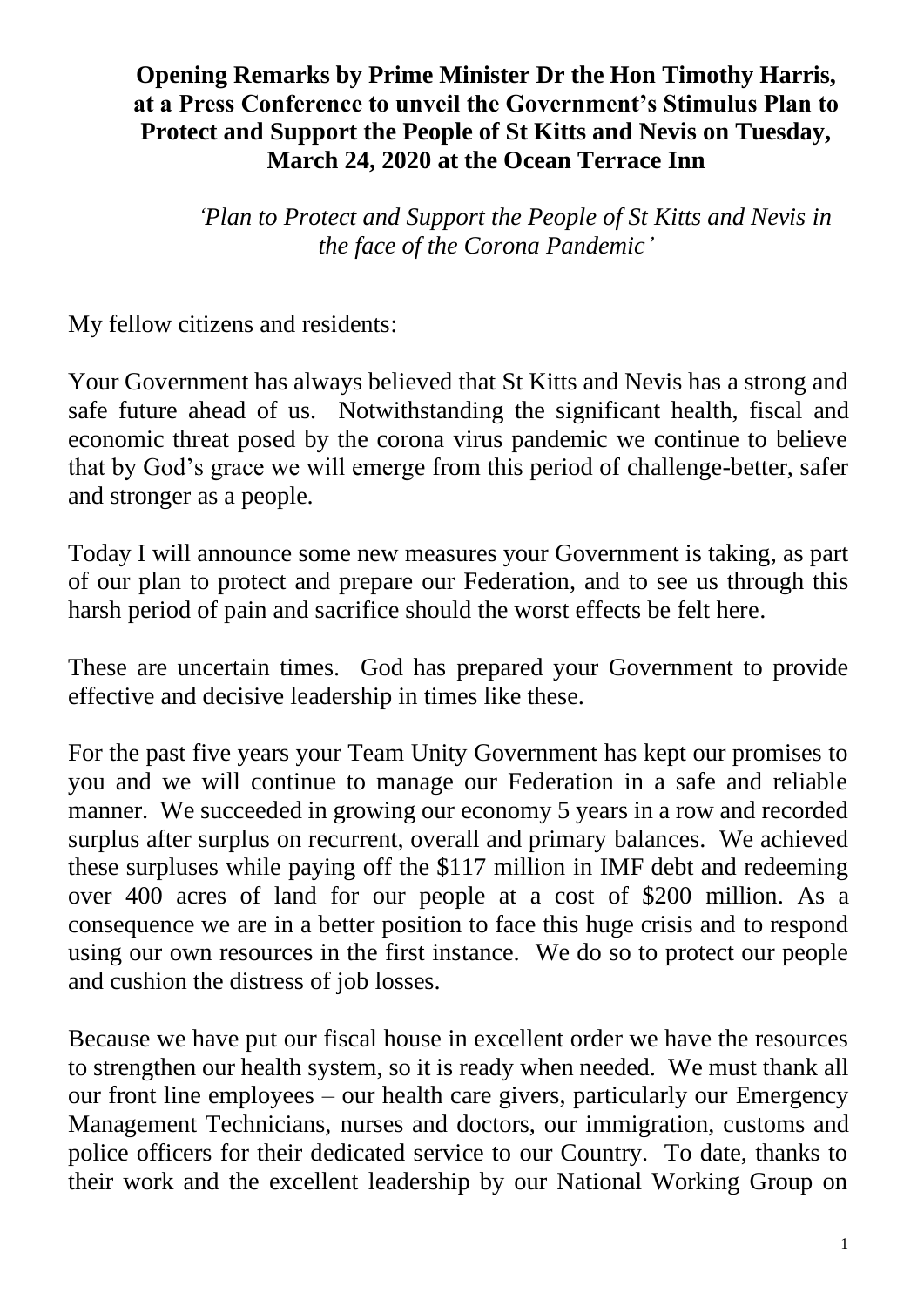COVID-19 we are yet to have one confirmed case. I must make known that testing of suspected cases are done by two independent sources (1) a local lab; and (2) the Caribbean Public Health Agency (CARPHA).

Any tests done here are being sent to CARPHA for independent verification. In sum there is a two tier system and CARPHA the regional accredited body is the designated authority on the outcome of tests.

The decisions I announce today will lock down our borders, improve our food security and support our workers, farmers, businesses and homeowners during this period of difficulty and stress.

## **LOCKING DOWN OUR BORDERS**

Our early action is keeping the virus at bay and providing opportunities for us to be better prepared when the virus inevitably arrives.

Today I am announcing new tough measures to lock down our borders and protect our people.

Effective tomorrow night, March 25th, at 11:59 pm, the Federation of St. Kitts and Nevis will be closing its borders to all commercial airline flights until April 7th 2020.

Flights for medical emergencies will be exempted and International Air cargo and cargo by seafaring vessels will be allowed, to maintain connectivity and enable the Federation to import much needed commodities such as food, fuel, medical supplies and equipment. We are a small open economy and we rely on international trade systems for most of our needs.

Immigration, Customs, Coast Guard and the Royal St. Christopher and Nevis Police Force, will be enforcing all border controls. In this regard we are in the process of new recruitment in these areas. The move to close our borders as a precautionary measure means nationals and residents overseas who cannot return by the deadline, will need to remain in place until the border is reopened.

I know this has been a very traumatic experience for our citizens due to the uncertainty and anxiety generated by this virus but we must do all we can to protect ourselves against the virus entering our shores.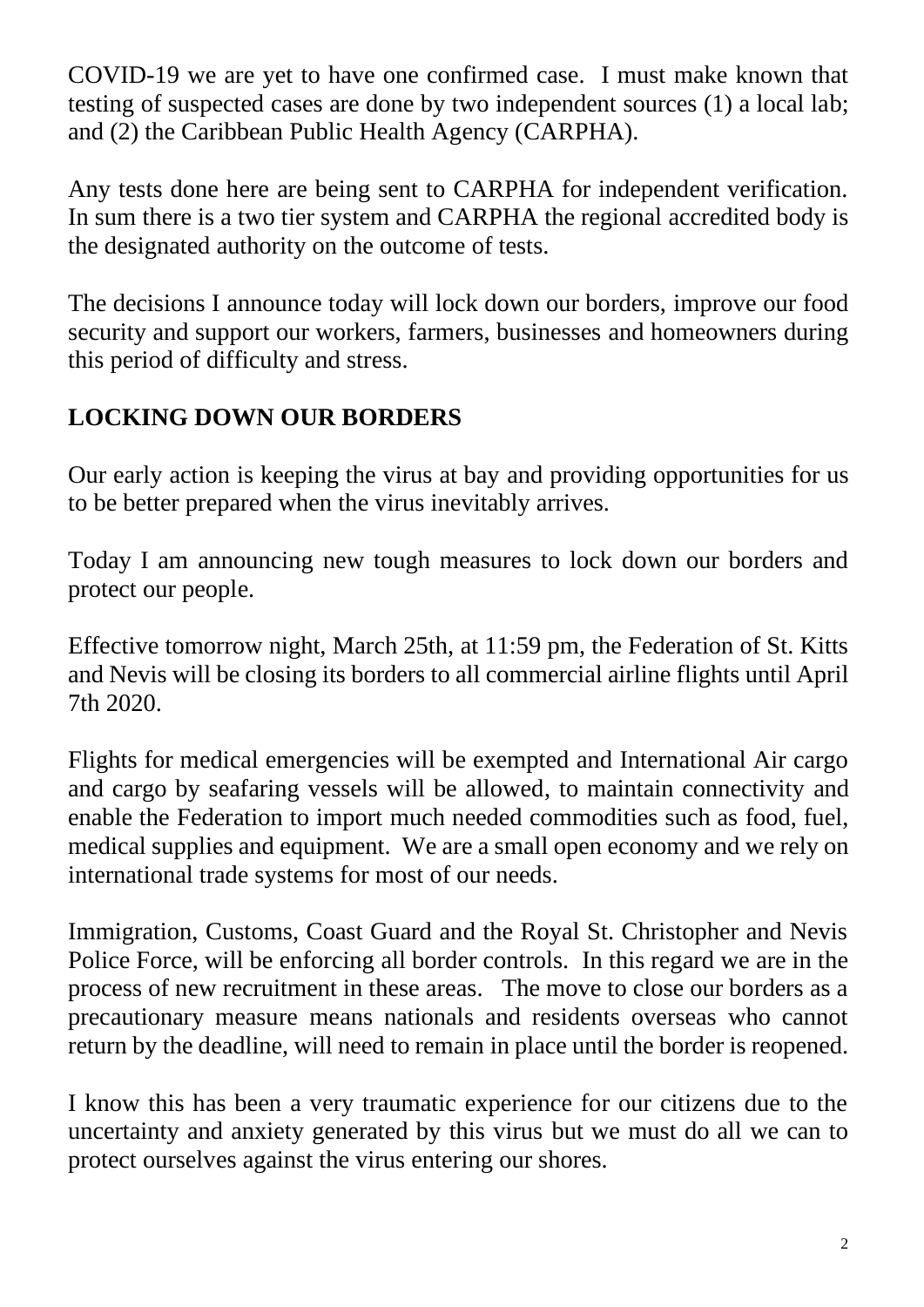We have already announced an additional \$16.9m investment into our health system, in addition to the \$62m already budgeted, to ensure our health system is ready. We are also recruiting a large number of health professionals from overseas to assist our efforts. Some of whom are expected to arrive shortly.

However, today, I want to talk to you about the measures we are taking to support our workers, our homeowners, our businesses and farmers during this time.

The economic fallout from the pandemic is expected to be severe in the critical sectors of tourism and manufacturing, with our job creators and small to medium businesses in particular the worst affected by reduced income. In many ways that economic fallout is already here – and that is why your Government is acting. We feel for our workers, taxi operators, hotel workers and everyone whose life has been dramatically altered by this dangerous pandemic.

My Government yesterday approved the following elements of a stimulus package aimed to ease the difficulties experienced by our people. Our fiscal and economic stimulus aims to help our workers maintain their dignity and keep their heads above water while together we weather the crisis in unity and solidarity. We offer support to corporate and unincorporated businesses, the agriculture, the self employed, our farmers and fishers among others and indeed to all directly affected by the crisis. Our package is nearly \$120 million. This is the largest assistance package announced by any Government in our region.

## **STIMULUS PACKAGE**

In addition to the current public assistance initiatives, the Government's stimulus package to cushion the impact of the health crisis on individuals and the economy would include the following:

*1. Postponement of the payment of Property Tax from June to September* 

*2020(No Cost but Cash Flow Impacted)*

*2. Removal of VAT and Import Duty for six months on the following* 

*additional hygiene items:*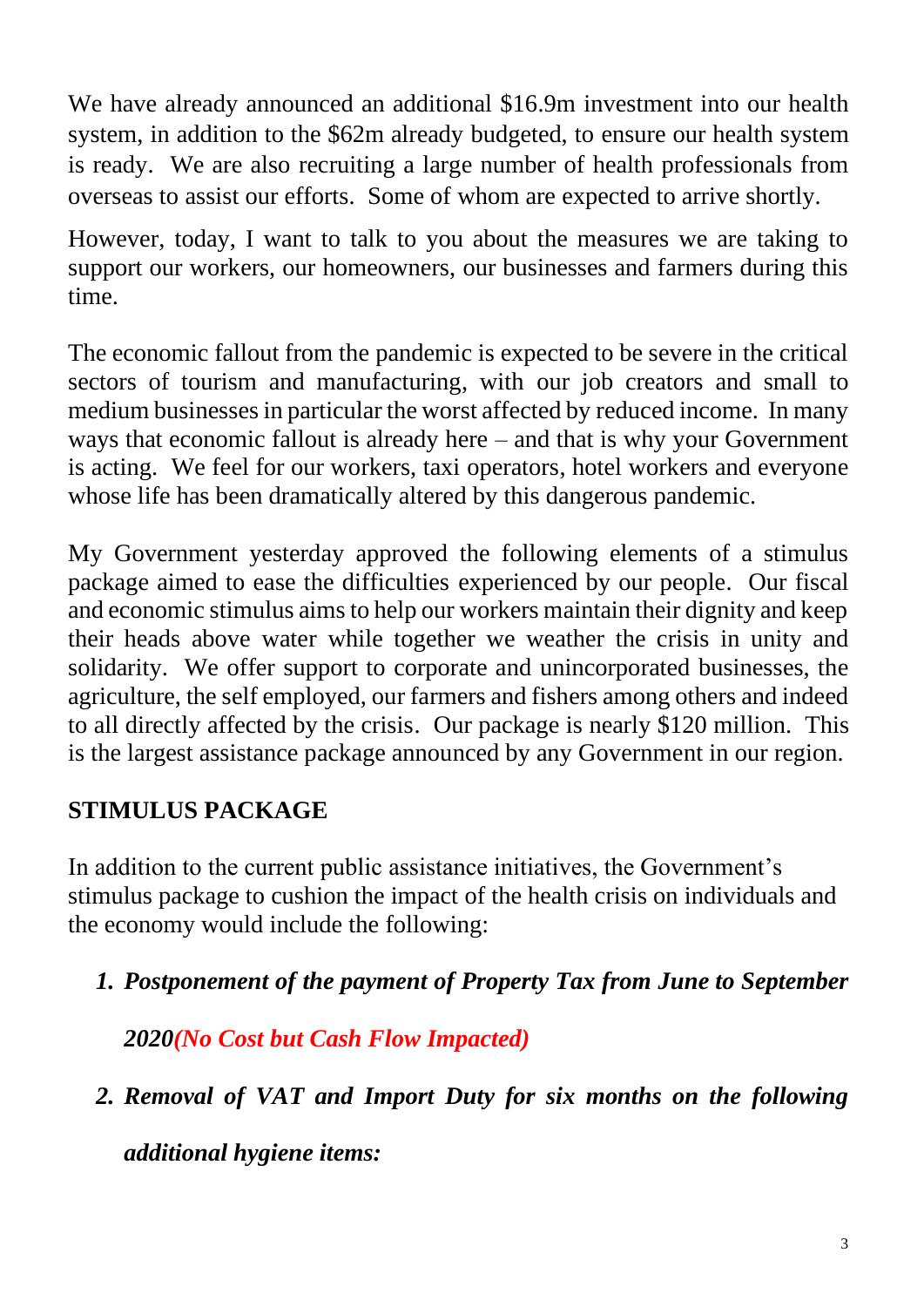- *a. hand sanitizers*
- *b. hand sanitizer dispensing machines*
- *c. disinfecting wipes*
- *d. rubbing alcohol*
- *e. gloves*
- *f. masks*
- *g. protective gowns*
- *3. Removal of Import Duty and Customs Service Charge for six months on the following:*
	- *a. Vegetables*
	- *b. Fruits*
	- *c. Fruit Juices*
	- *d. Cough and Cold Preparations*
	- *e. Vitamins*

*(#2 and #3 - \$3 million)*

- *4. Waiver of payments for consumption of water for the period April to June 2020 for individuals who have been laid off by businesses or experience a reduction in earnings as a consequence of COVID-19(Cost Unknown)*
- *5. Reduction of the Corporate Income Tax rate from 33 percent to 25*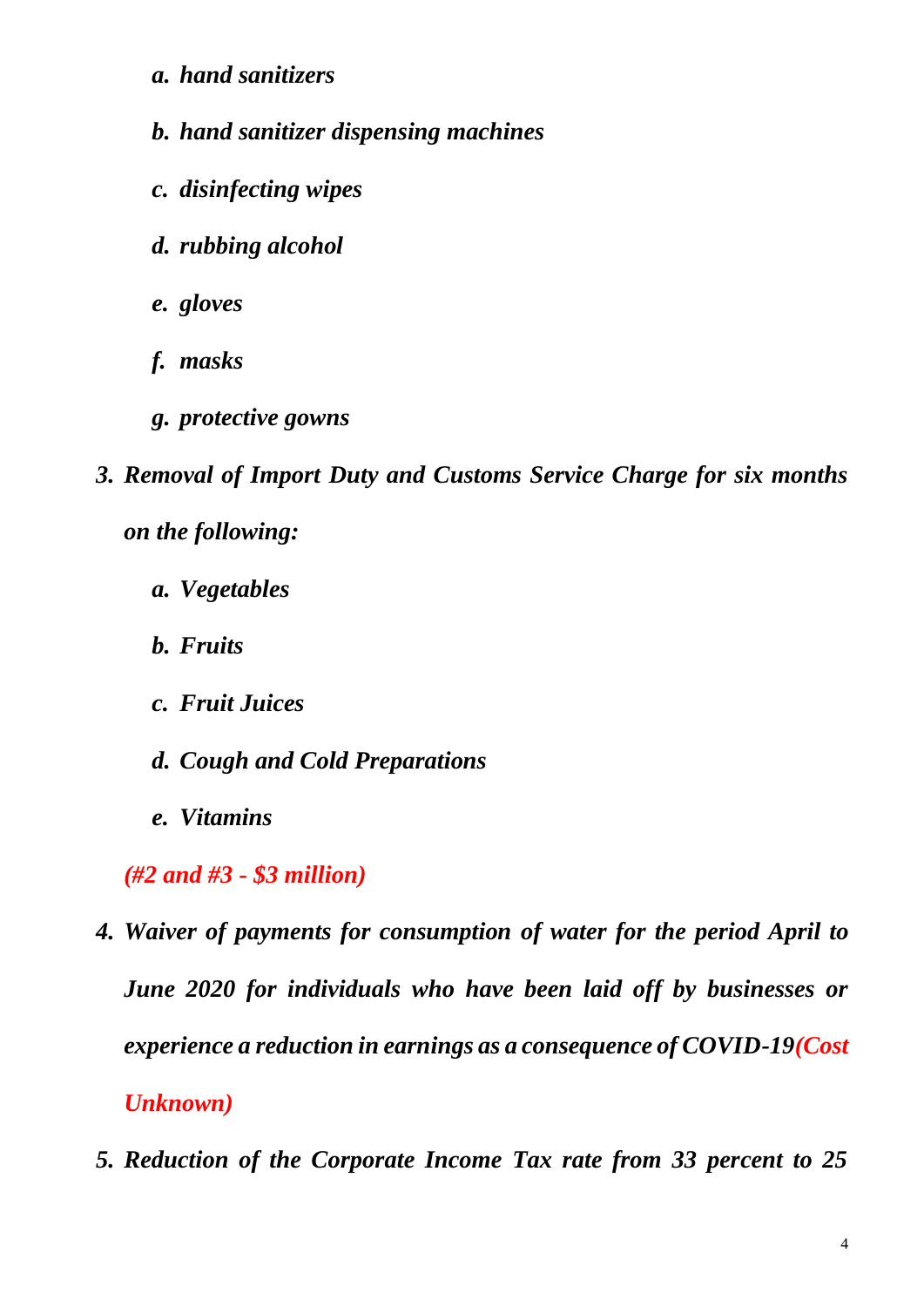*percent for the period April to June 2020for businesses that retain at least 75 percent of their employees(\$4.8 million)*

- *6. Reduction of the Unincorporated Business Tax rate by 50 percent from 4.0 percent to 2.0 percent for the period April to June 2020(\$1.0 million)*
- *7. Injection of \$10 million to boost production in the Agriculture Sector and ensure greater food security for the Federation*
- *8. Waiver of payments for the consumption of water by farmers for six months (April to September 2020) (Cost Unknown)*
- *9. Provision of an additional \$5 million to support the Poverty Alleviation Programme*
- *10. Employees who contract the virus and for whom contributions were made would be eligible for Social Security benefits. The Social Security Board will establish a special fund withabout\$10 million -\$15 million to assist with income support of up to \$1,000 per month for workers whose income would have been impacted by COVID-19. Registered self-employed persons who can show that they have been impacted would also qualify for this support.*
- *11. Provision of additional resources in the region of \$12.0 million to capitalize the Severance Payment Fund*
- *12. The Development Bank of St. Kitts and Nevis will facilitate a loan*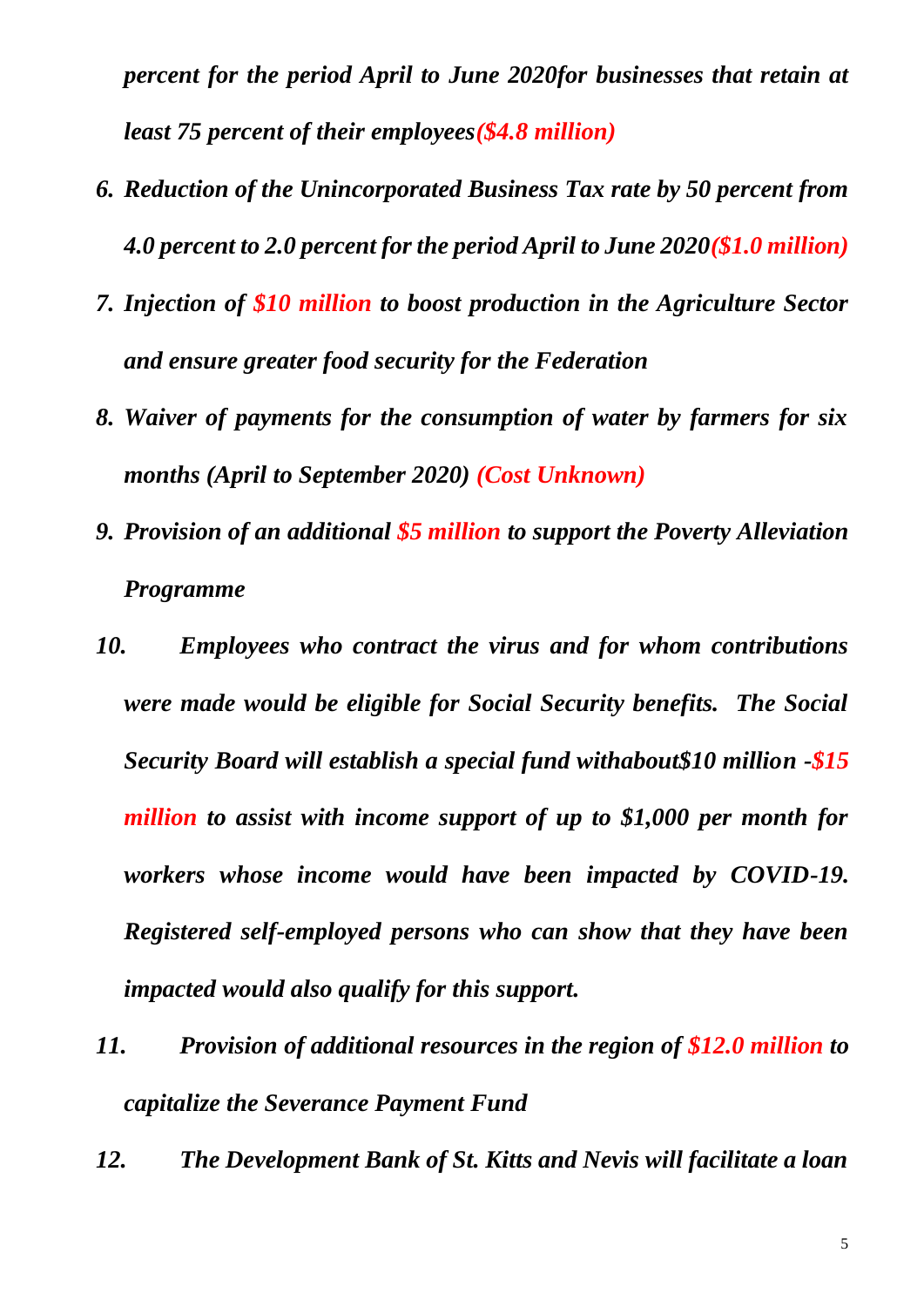*repayment moratorium for six (6) months and the waiver of all applicable late fees and charges to support customers who are impacted by the loss of income due to COVID-19.(No Cost but Cash Flow Impacted)*

- *13. The National Housing Corporation (NHC) will implement a moratorium on mortgages for an initial period of three (3) months in the first instance for affected homeowners. (No Cost but Cash Flow Impacted)*
- *14. The St. Kitts Electricity Company (SKELEC) and the Nevis Electricity Company(NEVLEC)would implement a moratorium on payments for electricity services for affected businesses and individuals for a three (3) month period, April to June 2020.(No Cost but Cash Flow Impacted)*
- *15. Continuation of the Fresh Start Programme with an injection of \$5 million to assist poor and marginalized youths by providing access to capital to fund small and medium sized business projects*
- *16. Provide funding through the Development Bank of St. Kitts and Nevis for mortgage loans to citizens of St. Kitts and Nevis in the amount of \$30 million*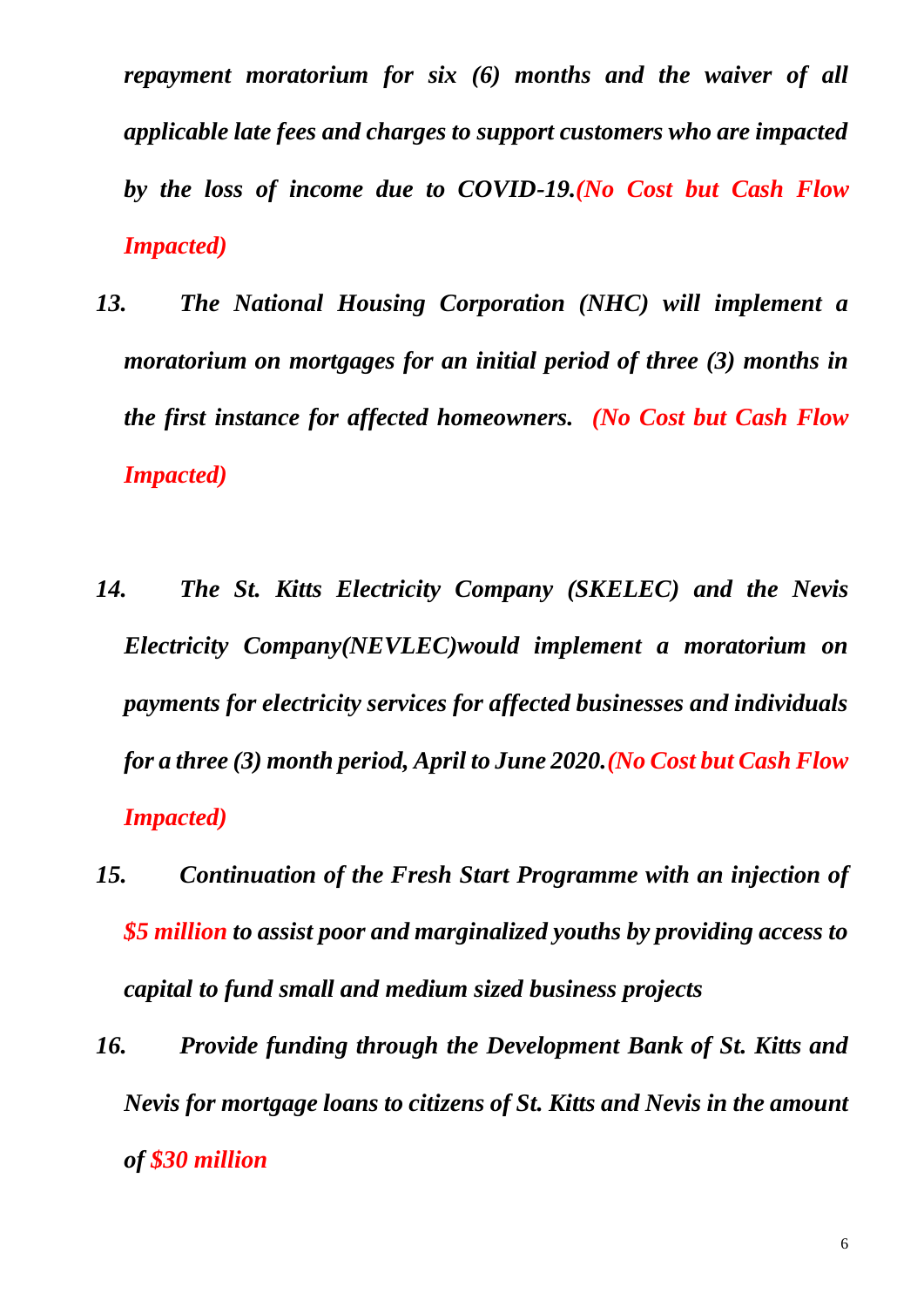*17. The Government will reprioritize and accelerate the pace of implementation of approved Capital Projects that could have a direct positive impact on the economy* 

*The Government appeals to and encourages employers to continue to remunerate employees who are quarantined. Such persons should have evidence of the requirement to be quarantined.*

### **PROTECTING OUR WORKERS**

Consistent with the all of society approach your Government is pleased to have had the support of several critical stakeholders, an important one being the Social Security Board.

I thank the Board of Directors on behalf of the country for agreeing to be part of this vision by creating a package of support to mitigate the negative social and economic impact of the virus. That support is initially estimated to be approximately \$15 million.

The Social Scrutiny Board was set up largely to support the workers or their beneficiaries in their times of greatest need such as sickness, maternity, employment, infirmly and death. During these events our workers are most vulnerable and lose incomes.

The impact of the COVID-19 is already felt by workers in tourism and industry. It has expedited the dull and off season in the tourism sector with significant personal consequences to many of you.

Under your Government's leadership, the Social Security Board has responded in a very responsible way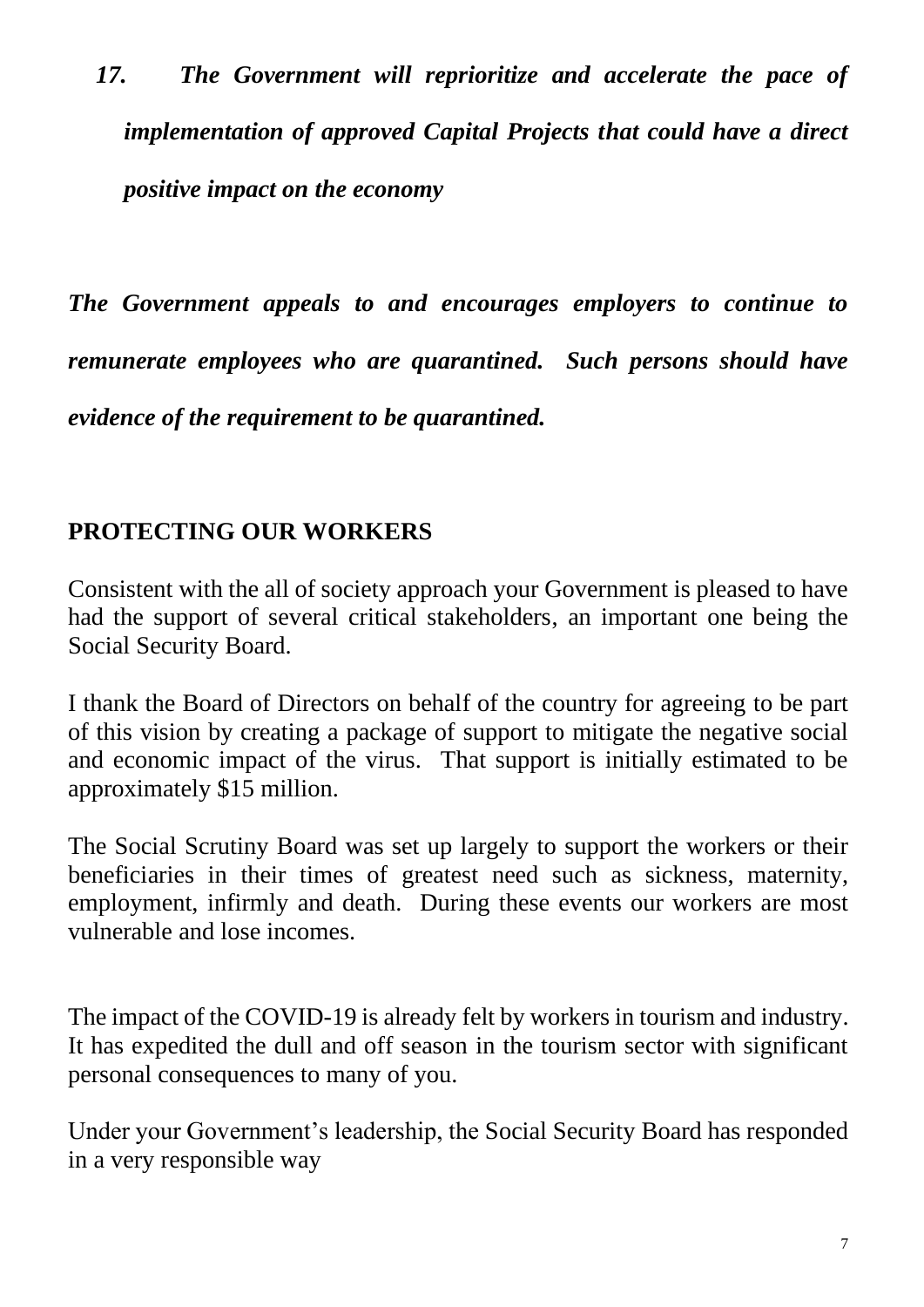A special emergency wage fund has been created to provide relief to employees affected by the pandemic.

Displaced workers will receive \$1,000 each for a period of three months in the first instance. Those who are laid off or receiving reduced hours of work will be given an allowance to increase their incomes to \$1,000 per month.

Additionally, they will receive their contribution credits to ensure they are not disadvantaged with respect to their future benefits, entitlement.

Workers who are quarantined should not be punished for playing their role in helping to stop the virus spreading. Indeed, quarantine is part of the health best practice in response to containing and mitigating transmission.

Today I announce that quarantined employees will qualify for sickness benefits. Further, if their calculated benefit is less than \$1,000 social security will pay them \$1,000 per month.

These initiatives are worth \$15m dollars.

# **LOOKING AFTER OUR HOMEOWNERS**

I know the uncertainty caused for home owners who have lost income due to the current crisis. Your Government has heard you and we are taking real action.

## **DEVELOPMENT BANK**

Under our leadership, the Development Bank will offer a moratorium on principal and interest payments for persons affected for a period of six months and waive all penalty charges with respect to mortgages for those persons whose employment has been impacted by the crisis.

## **NATIONAL HOUSING CORPORATION**

Through the National Housing Corporation, your government is empowering our people to create a property-owning society. To maintain this during the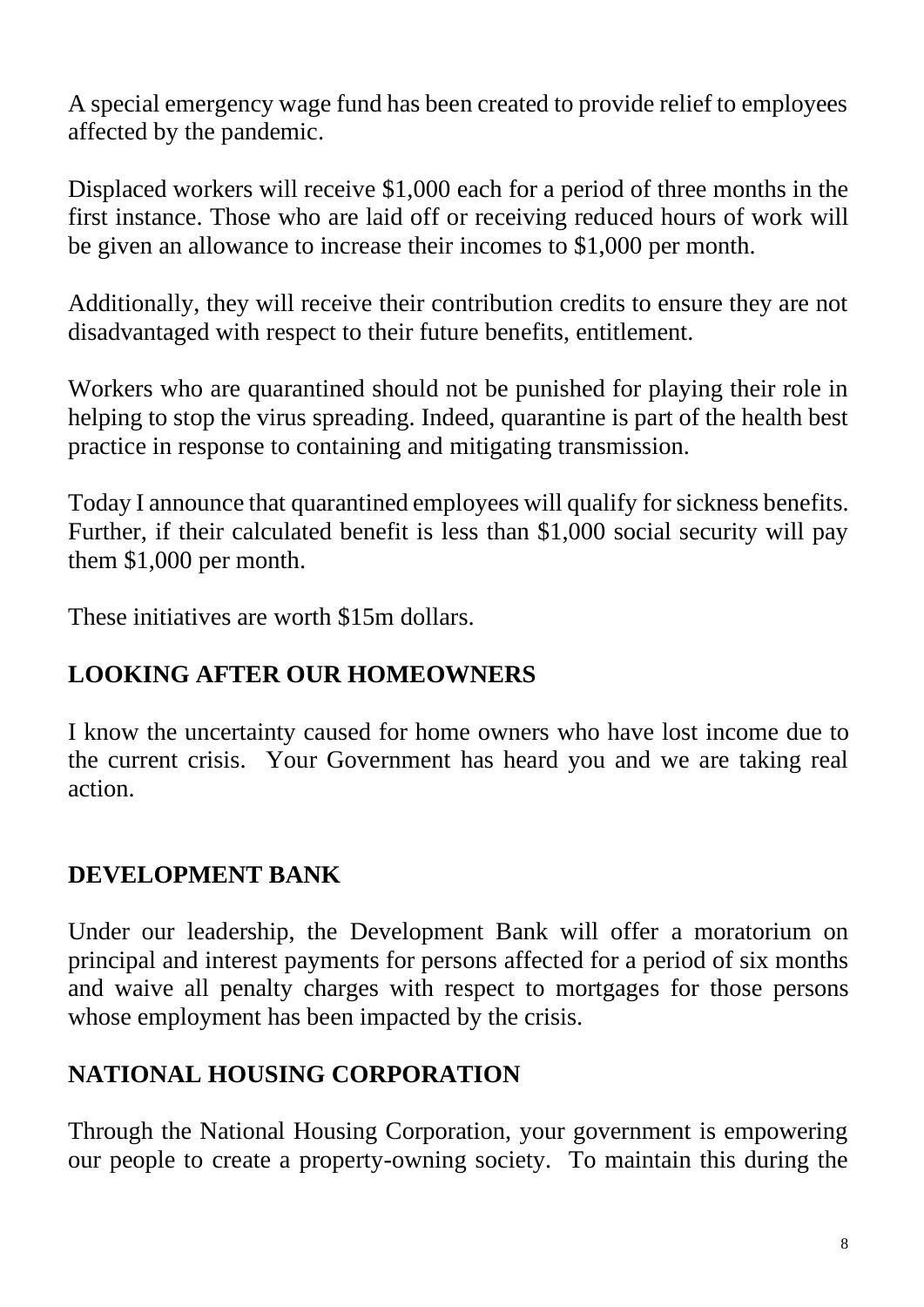current crisis, the NHC will undertake a support package which will be announced.

During the next three (3) months in the first instance, no interest will be accrued on any new client who has been allocated a new property.

### **AGRICULTURE SUPPORT PROGRAMME**

To help protect our food security and strengthen our agricultural sector, I announce today an additional \$10m will be provided to boost the production of the pork, beef, poultry and eggs and additional support will be provided for the production of fruits and vegetables. Free Bayticol will be also be provided to farmers for the next 6 months.

## **CONCLUSION**

I understand there are concerns in these uncertain times.

The size of the social and economic problem COVID-19 could cause may seem daunting, but with God's grace we will see it through.

Your Government promises we will play our role, and continue to provide stable and certain leadership in these uncertain times.

We have locked down our borders. We are investing millions of dollars in our health system and building up our medical supplies and life saving gears for our people. We are looking after our workers, farmers, homeowners and businesses to cushion them from the virus' economic impact.

We are working to a robust plan, so St Kitts and Nevis comes through this challenge stronger and more united than before. We welcome all hands on deck to build the stronger and safer future for St Kitts and Nevis. We encourage the private sector to demonstrate their best corporate social responsibility at this time in the case and consideration of their workers keeping them at work for as long as possible and giving them the best package should they need to reduce